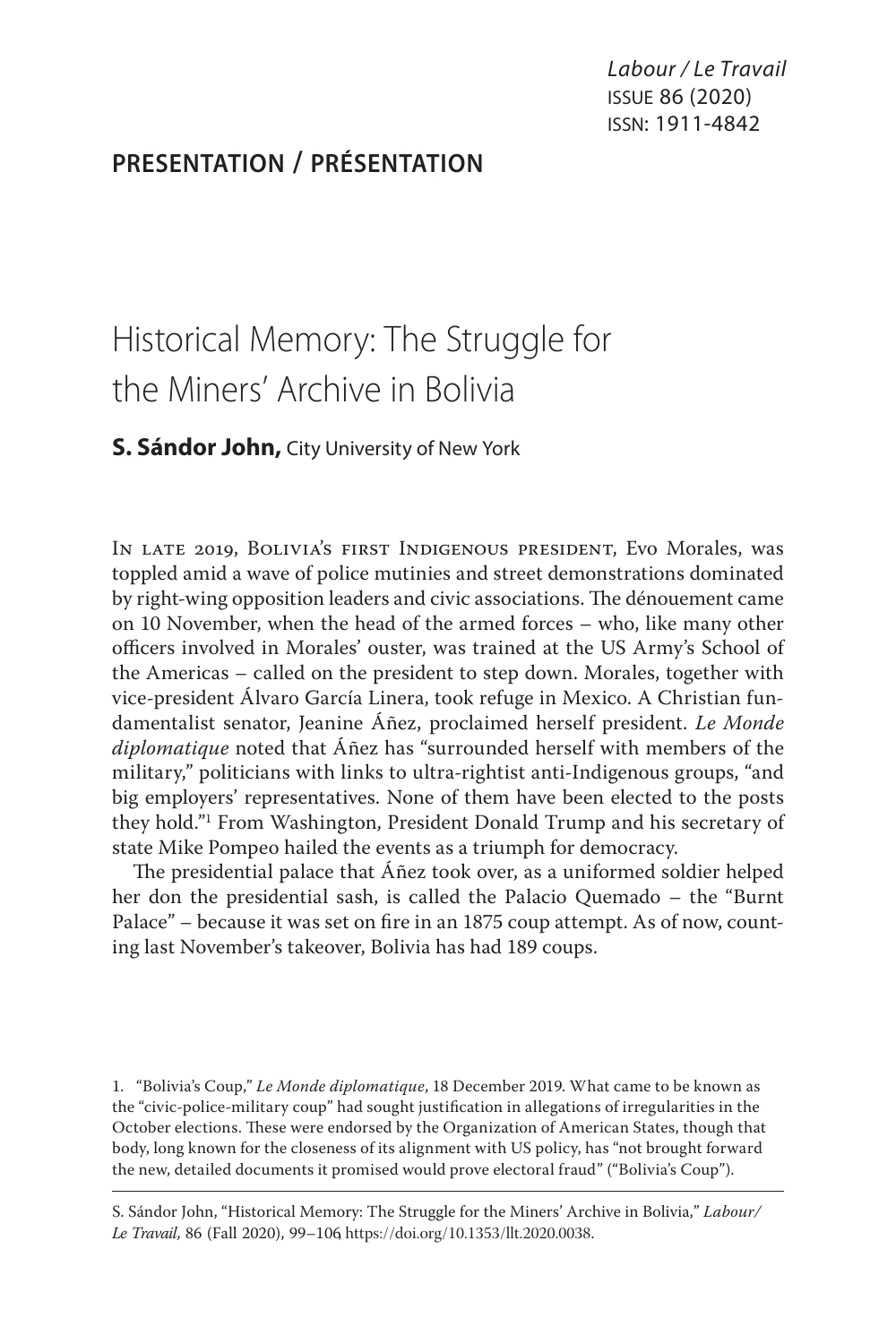#### **Bolivia and Historical Memory**

AN IN-DEPTH ACADEMIC HISTORY of labour struggles at one of Bolivia's most famous mines is titled *The Power of Memory*. 2 Perhaps nowhere else in the hemisphere is it more vividly apparent than in Bolivia that how history is told is a question of power in the present and that the relation between collective memory and social power is never fixed in time, nor set in stone, or in the pages of books. There, as I kept seeing and learning anew in the course of my research – much of it carried out at the Miners' Archive – history keeps bursting from beneath the cobblestones and into the present.

"The Bible has returned to the palace," declared Áñez upon her installation in the Palacio Quemado. The statement harked back to her denunciation, as "Satanic," of the annual celebration of the Aymara New Year, which Morales had launched at the ruins of a pre-Inca site built seven centuries before the Spanish Conquest. For Bolivia's traditional elite, laying claim to the heritage of the conquistadors, and often to direct descent from them, was long a matter of pride. In recent years, more than a few were alarmed when Morales's speeches evoked a different legacy: that of Tupac Katari, the Aymara insurgent who, from his base in El Alto, laid siege to La Paz in 1781 and is said to have declared, before the Spanish authorities had him torn to pieces, "I will return, and I will be millions."

As for Simón Bolívar, for whom the country is named, *El Libertador*'s most famous brief for Latin American independence was a polemic over the facts and meaning of history, aimed at overturning Spain's claims to rule legitimately over its colonies.3 After defeating the armies of the Crown, in 1825 he revisited the battlefield of memory, travelling to the city of Potosí to climb the "silver mountain" that had given the vanquished empire so much of its wealth and raison d'être.

A century later, as tin – a commodity now central to armaments production and provisioning for soldiers – replaced silver as the basis for Bolivia's economy, miners drawn from Quechua and Aymara villages began to take their place among the most militant working-class sectors in the world. Though still a minority of the population, they spearheaded the Bolivian Revolution of 1952.

After a new cycle of coups installed a series of rightist regimes in the 1960s and 1970s, one of Bolivia's most influential intellectuals noted that the proletariat of this plundered and impoverished nation had developed "the best historical sense of any of the continent's working classes."4 The observation

2. Magdalena Cajías de la Vega, *El poder de la memoria: La mina de Huanuni en la historia del movimiento minero y la minería del estaño 1900-2010* (La Paz: Plural Editores, 2013).

3. Simón Bolívar, "The Jamaica Letter: Response of a South American to a Gentleman from This Island," 6 September 1815, in David Bushnell, ed., *El Libertador: Writings of Simón Bolívar*, ed. David Bushnell (New York: Oxford University Press, 2003), 6–31.

4. René Zavaleta Mercado, *El poder dual en América Latina* (Mexico City: Siglo Veintiuno Editores, 1974), 84.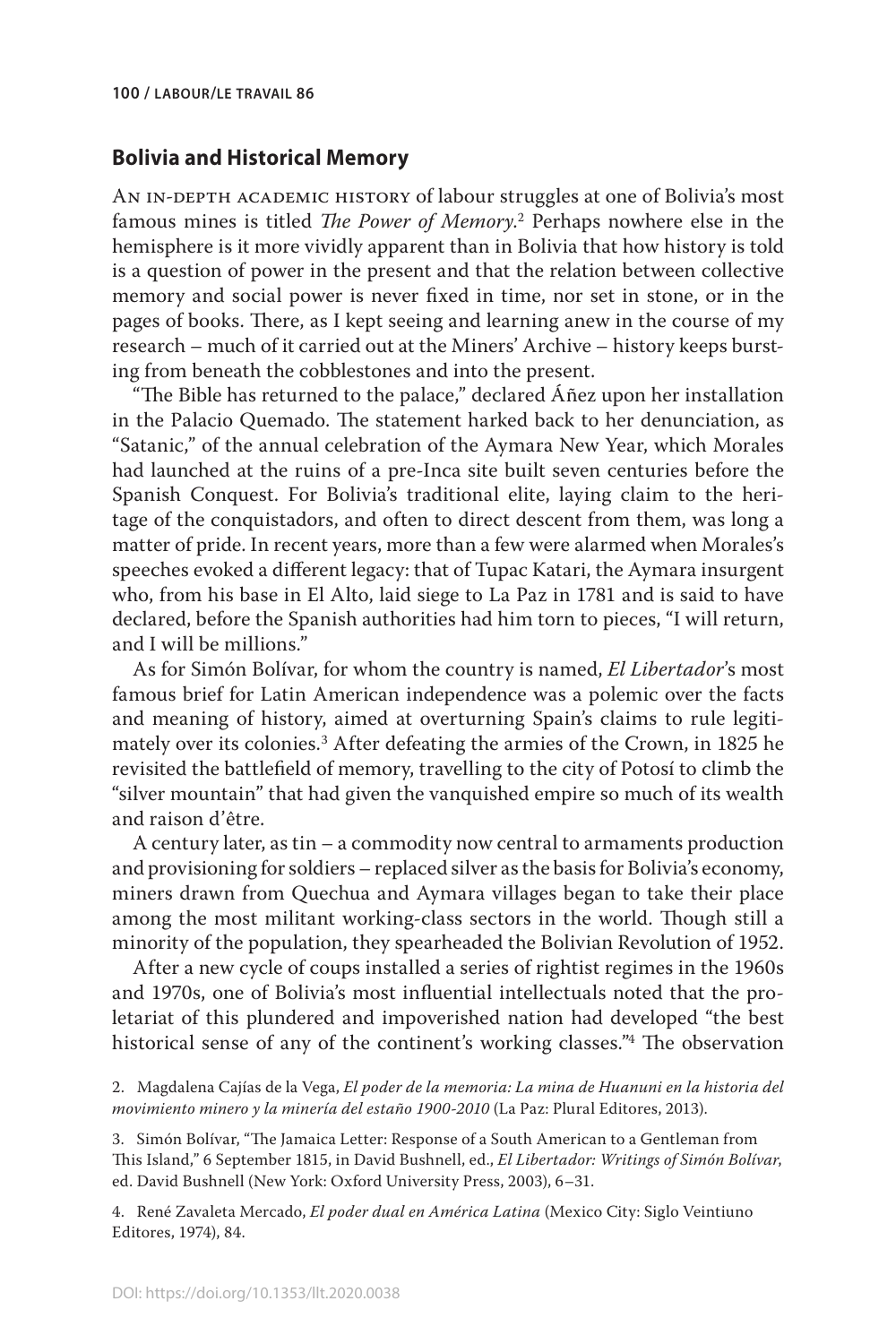came as new struggles erupted against military dictator Hugo Banzer, another School of the Americas graduate.<sup>5</sup>

In the 1980s, with neoliberalism sweeping the continent, privatization, mass layoffs, and mine closures decimated the workers' ranks. Yet, as I witnessed while researching a book on labour radicalism and the revolutionary Marxist movement in Bolivia, "history seemed to erupt through the earth's crust" in 2003 and 2005. In what came to be known as the Gas Wars, the *cascos café* – "brown helmets," as the miners are often known – occupied the front ranks "as workers and peasants faced off against the army and police in the colonial plazas of the capital." In the central square of La Paz, amid the sound of *cachorros* (dynamite blasts set off by miners), a retired miner told me, "The rich have stolen everything from us, all the way back to the Age of Silver" under the Spanish. Across town, an orator cried out "Remember the Tupac Katari rebellion!" as he evoked the pre-Inca deity of abundance, Ekeko, in a speech on the need for city-dwellers to back the Indigenous peasant insurgents then flooding into the city.6

The rebellion of 2003–05 overthrew two presidents, one of them the country's biggest mine owner, the other its preeminent historian. Channelling that upheaval into the renewal of state institutions through an "orderly transition," Morales won the special presidential elections of December 2005, with a landslide vote for his Indigenist-populist Movimiento al Socialismo (mas; Movement toward Socialism). Early the next year, he was sworn in, as the country's first Indigenous president. The new administration was part of the "pink tide" of Latin American governments elected amid widespread repudiation of the neoliberal Washington consensus.7

In the years preceding Morales's election, the mas built on his original base among peasant unionists in the department (province) of Cochabamba. Defending their right to grow the coca leaf widely consumed by Bolivia's labouring poor, the party developed a reputation for opposing US-backed administrations. (In 2002, the US ambassador went so far as to explicitly warn Bolivians not to vote for Morales.) Partly as a strategic decision given early competition from Aymara nationalists, the mas also increasingly sought to identify itself with cultural, linguistic, historical, and symbolic aspects of

6. S. Sándor John, *Bolivia's Radical Tradition: Permanent Revolution in the Andes* (Tucson: University of Arizona Press, 2009), 13–14.

7. A vivid glimpse of how the Washington consensus had been promoted in Bolivia is provided by the documentary *Our Brand Is Crisis* (Rachel Boynton, dir., Koch Lorber Films, 2005). It features Clinton-aligned election strategist James Carville, who in 2002 ran the reelection campaign for President Gonzalo Sánchez de Lozada, the US-educated mining magnate who wound up being driven from the presidency, and the country, the following year.

<sup>5.</sup> Banzer was inducted into the school's Hall of Fame in 1988. See Leslie Gill, *The School of the Americas: Military Training and Political Violence in the Americas* (Durham: Duke University Press, 2004), 78.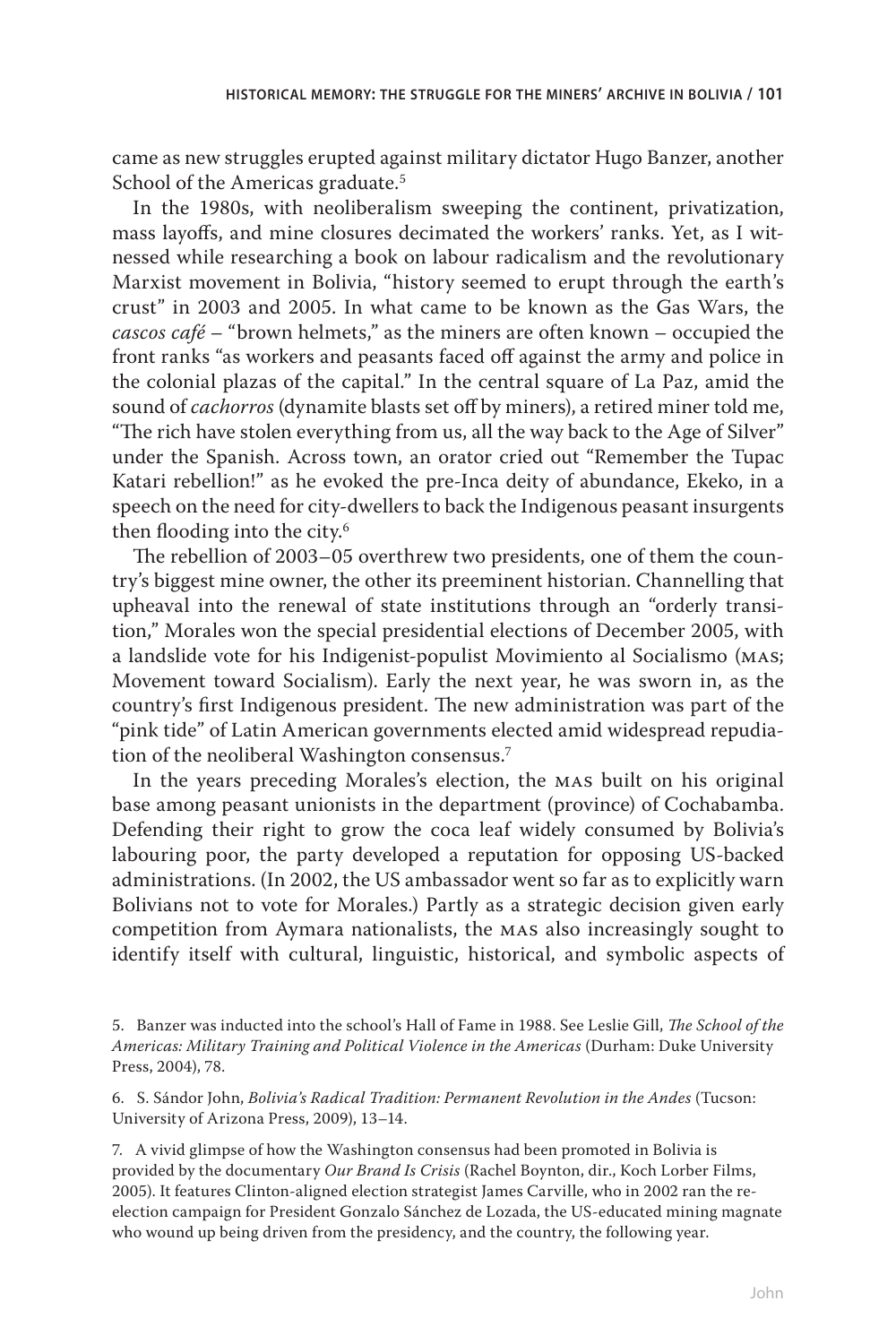resistance to the oppression of the Indigenous majority that had characterized the country from its inception.

A political and economic balance sheet of Morales' thirteen years in office would be outside the scope of this brief presentation, but it is important to note that the underpinnings of the *status quo ante* remained unbroken. Its name notwithstanding, the mas pledged from the beginning of its administration to promote an "Andean and Amazonian capitalism." The agribusiness magnates who dominate the country's eastern departments, mainstays of the hardline right, retained their property and power. Meanwhile, as he has stated, Morales "boosted" the armed forces, which were given munificent funding and praise as allegedly inseparable from the people.<sup>8</sup> Nonetheless, anti-Indigenous rightists were enraged by the rise of Aymara and Quechua administrators, entrepreneurs, and intellectual and cultural figures, and by what US-backed fundamentalist politicians saw as challenges to traditional "white Christian" hegemony.

In the weeks following Morales's ouster, police and army troops killed 36 unarmed protesters in two massacres, on 15 and 19 November, according to the Inter-American Commission on Human Rights. Others were "disappeared," while the new regime launched arrests and threats against "seditious" journalists. The commission also noted an outbreak of "acts of racism and discrimination," particularly "murders, beatings, wounding and humiliation" of Indigenous women known as *mujeres de pollera* because of the distinctive pleated skirts (*polleras*) they traditionally wear.9 In late November, "public administration" employees were banned from wearing *polleras*, ponchos, and other clothing associated with Indigenous culture.

This followed burnings of the Indigenous movement's multicoloured *wiphala* flag by supporters of ultra-rightist Santa Cruz businessman and paramilitary leader Fernando Camacho, a close ally of the new administration. Police had also cut *wiphala* patches off their uniforms in the course of the coup. Though its precise origins are contested, the *wiphala* banner is raised in homage to the civilizations subjected by the Spanish Conquest and to the present-day struggles of their living descendants. As contention over collective memory

8. "Morales asegura que se arrepiente de haber potenciado a las FFAA cuando era presidente," *Los Tiempos* (Cochabamba), 17 December 2019. Internationally notorious for its coups and massacres, Bolivia's military was smashed by armed workers in the 1952 Revolution. The nationalist regime that came to power then rebuilt it with US training, dollars, and weapons. After the Cuban Revolution, "Bolivia became a laboratory to test … the new role Latin American militaries might play" in Washington's efforts to ensure a "friendly" hemisphere, with the United States training entire graduating classes from Bolivia's military academy. Kenneth D. Lehman, *Bolivia and the United States: A Limited Partnership* (Athens: University of Georgia Press, 1999), 150–151.

9. "cidh: Observaciones preliminares tras su visita a Bolivia," Comisión Interamericana de Derechos Humanos, 10 December 2019.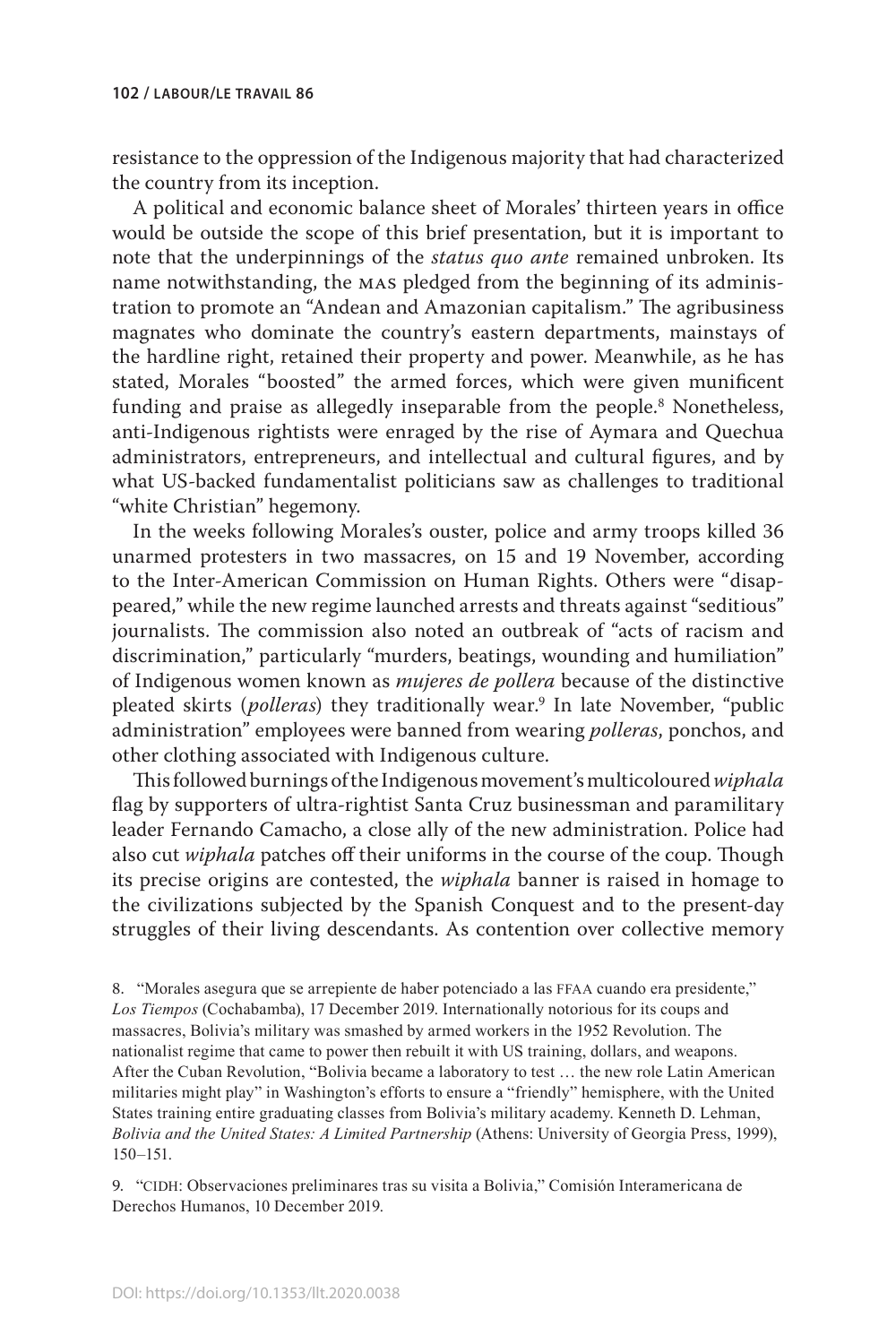entwines with issues of power in the present, even such symbolic evocations can be demonized as newly seditious, to be exorcised in new *autos-da-fé*.

# **The Miners' Archive**

WE DO NOT NORMALLY THINK of archivists as people engaged in a heroic adventure. In Bolivia, they are. On the windswept *altiplano* (high plateau) in El Alto, beginning in the year 2000, former mine workers took the lead in rescuing their history.

For centuries, Bolivia's mines generated fabulous wealth, untold misery, and examples of struggle and sacrifice renowned throughout the world. They also produced a history full of secrets and revelations. A central part of that history was rescued, in a physically literal sense, at the Archive of the Bolivian Mining Company (Comibol), the state enterprise formed after mines were nationalized in the Bolivian Revolution of 1952. When most state-owned mines were shut in the privatization frenzy of the 1980s and 1990s, Comibol was gutted. Its archives were, again quite literally, consigned to the scrap heap of history.

"After we started work here in 2000, we discovered that two entire truckloads of documents had been shipped off to a toilet paper factory," archive director Edgar ("Huracán") Ramírez told me during one of my first visits to the site, where I was looking for documents about a famous meeting of the miners' union (FSTMB) in the town of Pulacayo. "An investigation found that this had already happened a number of times," added the former miner and labour leader from Potosí.

Staff members display "before and after" photos, with a mixture of indignation and pride. Before: precious documents left in barrels, piles, and dumping grounds, exposed to the elements, soaked in water, stained with rust and dirt. After: rescued archival materials arranged on shelves that the workers built from old doors, crates, and scrap wood. As for nails, "we got them the oldfashioned way, by gathering old rusty ones from the ground and resharpening them by hand," noted archive warehouseman Freddy Aguilar.

Under Ramírez's direction, his fellow former mine workers began the labour of classifying documents by enterprise, mine, historical period, and subject. The staff worked to "safeguard these elements of the nation's memory," in the words of Carola Campos, the archive's technical director. The three largest categories correspond to the mining empires created by Bolivia's pre-Revolution "tin barons": José Avelino Aramayo (1809–82), Simón Patiño (1860–1947), and Mauricio Hochschild (1881–1965). Aramayo was among the first to realize that the mines of Potosí – the "rich mountain" whose name had been a synonym for silver in colonial times – were a lucrative source of a more prosaic metal: tin. The fortunes of this malleable substance were linked to war, as it was used for munitions as well as canned ("tinned") food for soldiers. In an old Aramayo Company warehouse in El Alto, the Comibol Archive got its start.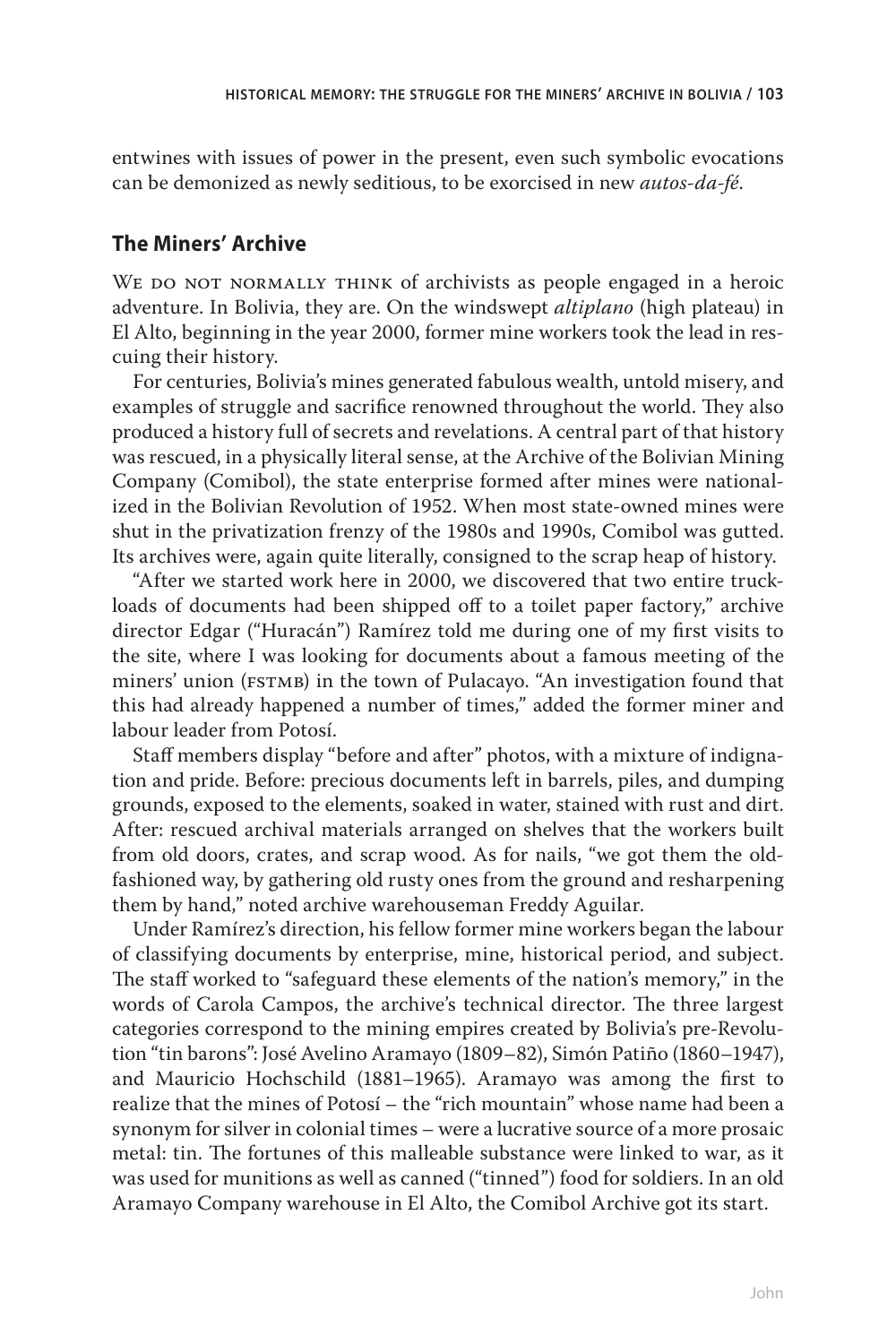For his part, Simón Patiño was "undoubtedly the greatest South American industrialist of his or previous generations."10 In the decades before the 1952 Revolution, Patiño became world famous as one of the wealthiest men on earth, with a yearly income said to exceed Bolivia's national budget. The third tin baron was Mauricio (Moritz) Hochschild, whose German Jewish background made him an early target of nationalist agitation. Today his descendant Adam Hochschild is known as the author of *King Leopold's Ghost*, a history of the Belgian Congo, where it was not tin but rubber that the horrors of empire coined into gold.

At the Miners' Archive, a crucial project has been "the classification of the Hochschild Archive," archivist and historian Carlos Tenorio told me. Among this collection's curiosities is the elaborate private code that the Hochschild company used for its internal telegrams. The code is one of an endless number of secrets dug up by the archive's miners. Another is a 1937 contract in which Patiño Mines hired the legal services of a young lawyer named Víctor Paz Estenssoro, who a few years later became "El Jefe" of Bolivia's Revolutionary Nationalist Movement (mnr), which would subsequently take power in the 1952 Revolution.

On a shelf nearby, one may consult a document listing the precise amounts that the Patiño firm paid to transport and feed government troops in the infamous Uncía mine massacre of 1923, an event often cited as the spark for the country's 20th-century labour radicalization. Then there are the reports sent by company spies and government agents, pointing out which miners they considered most important to fire for "subversive" union and political activities, in the innumerable waves of repression against Bolivian labour.

One of those who experienced that history first-hand, going back to the 1960s, is archive director Edgar Ramírez. Born and raised in Potosí, he worked as a perforator at the Unificada mine from 1969 to 1994, when the mine was closed under the authoritarian Presidential Decree 21060, which aimed to destroy the miners' movement while privatizing state enterprises and making union activity in the private sector as difficult as possible. Ramírez's work in the mine was repeatedly interrupted by firings, imprisonment, exile, and periods of clandestinity as a leader of the FSTMB and the Central Obrera Boliviana (cob) labour federation.

The dates of these episodes track "milestones" of repression in Bolivia's history, including 1965 (the junta of General René Barrientos, one of Lyndon Johnson's favourites); 1971, 1976, and 1978 (General Hugo Banzer's dictatorship); 1980–81 (Colonel Luis García Meza's "narco-junta"); and 1994 (under Gonzalo Sánchez de Lozada, the US-trained mine magnate featured in *Our Brand Is Crisis*).

In 1997, Ramírez – often known as "Huracán" (Hurricane) – was transferred to the Mutún iron mines, "where the workers were abandoned and the damp

10. Charles F. Geddes, *Patiño: The Tin King* (London: Robert Hale, 1972), 11.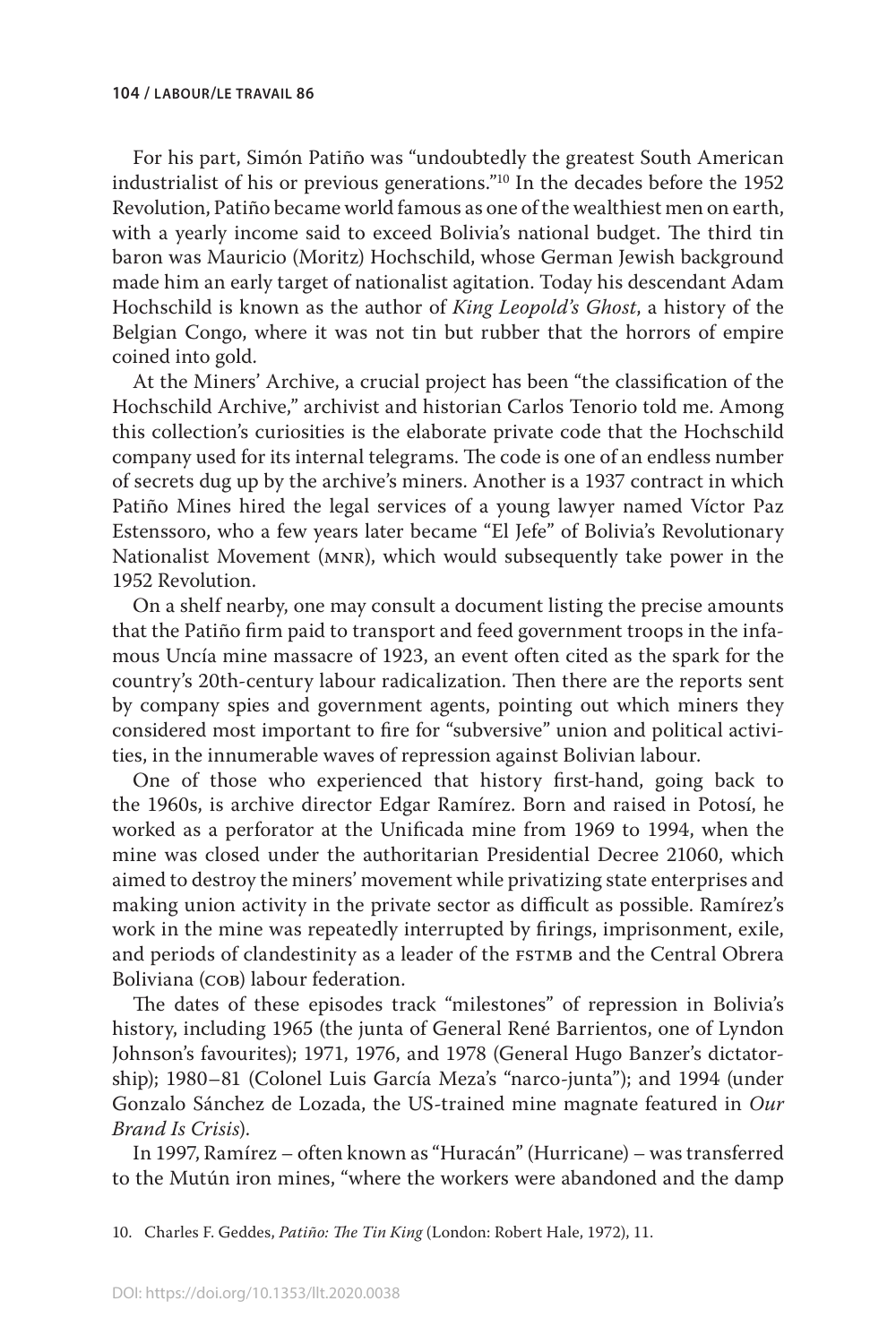of the mountains had invaded all the structures of the enterprise," a friend relates. "It was really a new kind of exile which Banzer [who had returned to power] condemned him to. In that desolation, abandoned and alone, he contracted a chronic liver disease which brought him to the verge of death." A decade later he suffered a near-fatal relapse.

In 2000, Ramírez was sent to work as a warehouseman at the archive of Comibol, the government mining company. He found it in a state of near collapse, discovering that it had been subjected to what he calls "a process of strangulation" since the mid-1980s. This decay was a direct result of the privatization decrees. During one of our discussions in the drafty wooden warehouse where records were stored before the archive moved to its current, brick-and-cement location, he noted,

At one time, the Archive had an infrastructure and qualified personnel. All of that suffered a first blow with the decision to remove the personnel and put in some former mine engineers and others who knew nothing of archives. This is where the actual destruction began. Then Comibol decided to sell off all its buildings, like its headquarters, which had formerly been the Patiño Mines headquarters, as well as the Archive itself. From 1993 to 1995, the company rented dump trucks and they brought mountains of paper up here and dumped them out into the patio as if they were sand, gravel or trash, under an improvised roof.

Then came another phase when the company [supposedly to make up for these actions — Ed.] got half a million dollars from the World Bank to organize a so-called documentation center, with library technicians. They said they organized 47,000 files, which amounts to less than 300 linear metres of documents – when we have [tens of] kilometres of documents here! It boiled down to the World Bank giving that half million not to organize a documentation center but to destroy an archive.

Because history can be dangerous, the powerful often seek to reshape it in their image, or bury it entirely. Thus, the team of former miners that Ramírez eventually put together had to begin by digging anew into mountains, this time made of paper, to rescue documents of a history that it was up to them to defend.

Mobilizing their experience as organizers, they sorted and ordered papers that they saw as more precious than any metal and made them a home from scratch. Then they had to defend the archive, not only against attempts to remove its contents yet again but also against the material constraints of life on the impoverished, harsh yet beautiful *altiplano*. After years of struggle, the new building was specially constructed to better house the documents.

Because of the ex-miners' efforts, among the old papers we have the privilege of smelling the *copagira* (mineral-laden mine water), hearing the *cachorros* (dynamite blasts), and tracing the veins of a proletarian, Indigenous, rebellious history.